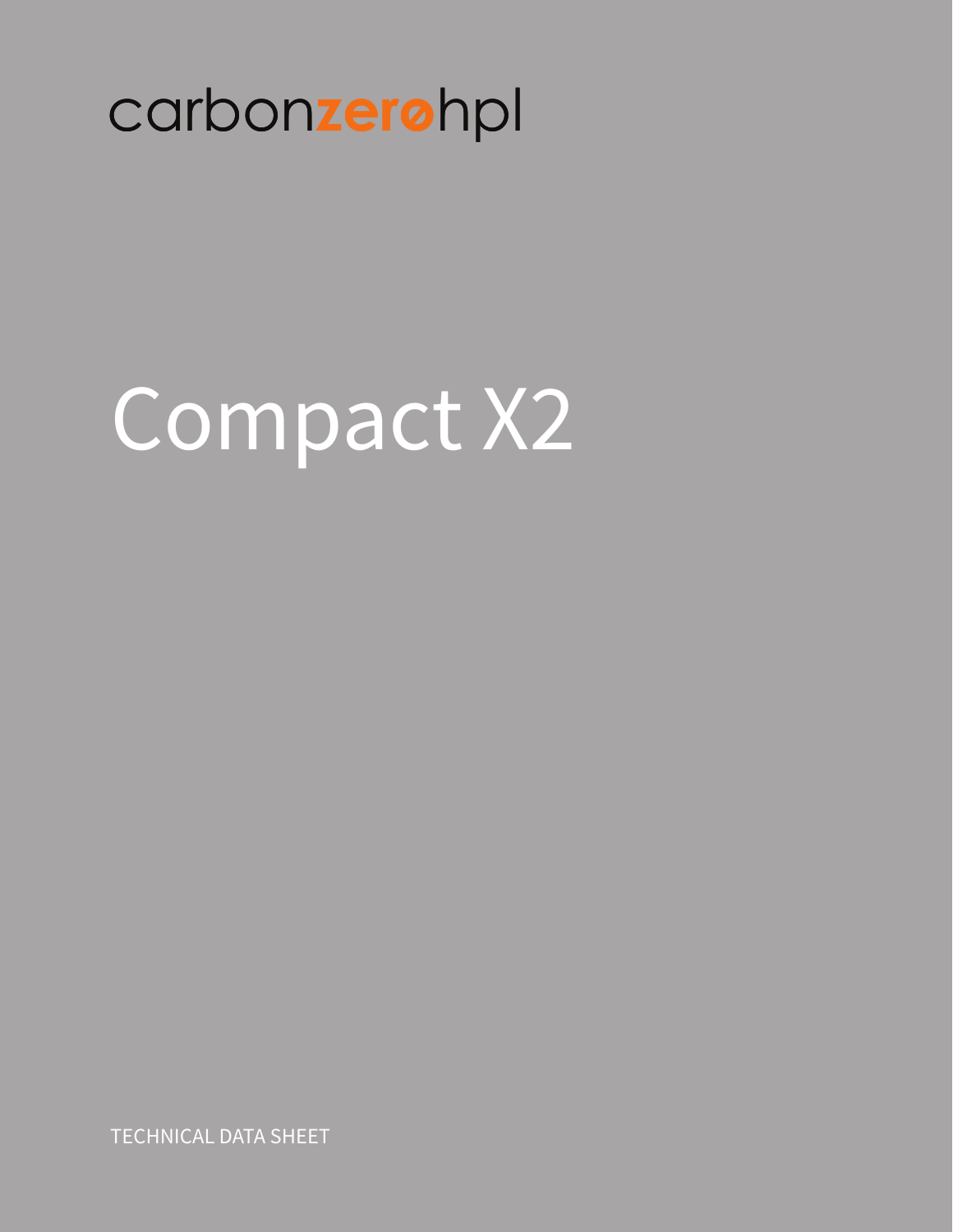# X2 Compact carbonzerohpl®

### Composition

X2 Compact is manufactured with high-tech polymers that give extreme durability, and chemical resistance for exterior use. The core or laminate holder comprise thin layers of Kraft paper saturated with phenolic resin, to be then assembled and subjected to a specific pressure of 100 Kg / cm 2 and 135 ° C (275 ° F). Once pressed, its cut in nominal dimensions, inspected, coated with protective film, packaged and shipped to our customers.

#### Recommended Uses

X2 Compact laminate is available in 10, 12, 15 and 18 mm thicknesses with backer in our Cinder 2110. Its composition and cross-linking product of electron beam technology, allows it to have very high scratch, chemical and wear resistance. Its high performance against solar radiation makes it the perfect product for public and institutional furniture, work surfaces, café and restaurant tables tops, and for general use in decorative exterior horizontal application elements that are exposed to outdoor environments.

#### Advantages

- 100% thermo stable plastic, does not corrode
- Its inert behavior prevents mosses and lichens growth on surface
- Easy to clean and anti-graffiti composition minimizes soiling
- Its chemical composition and monolithic structure is not attacked by fungi, bacteria, pests, termites, etc.
- UV protection prevents discoloration due to sunlight exposure
- Protection against polymer oxidation or degradation
- Easy and safe to install
- High resistance to chemicals such as alkalis, acids and strong oxidizers
- Wide range of designs and colors available
- High impact and humidity resistance, and dimensional stability
- Exceptional high scratch resistance, higher than 6 Newton
- Good thermal and acoustic insulation
- Grade B fire retardant classification (NFPA 101 code)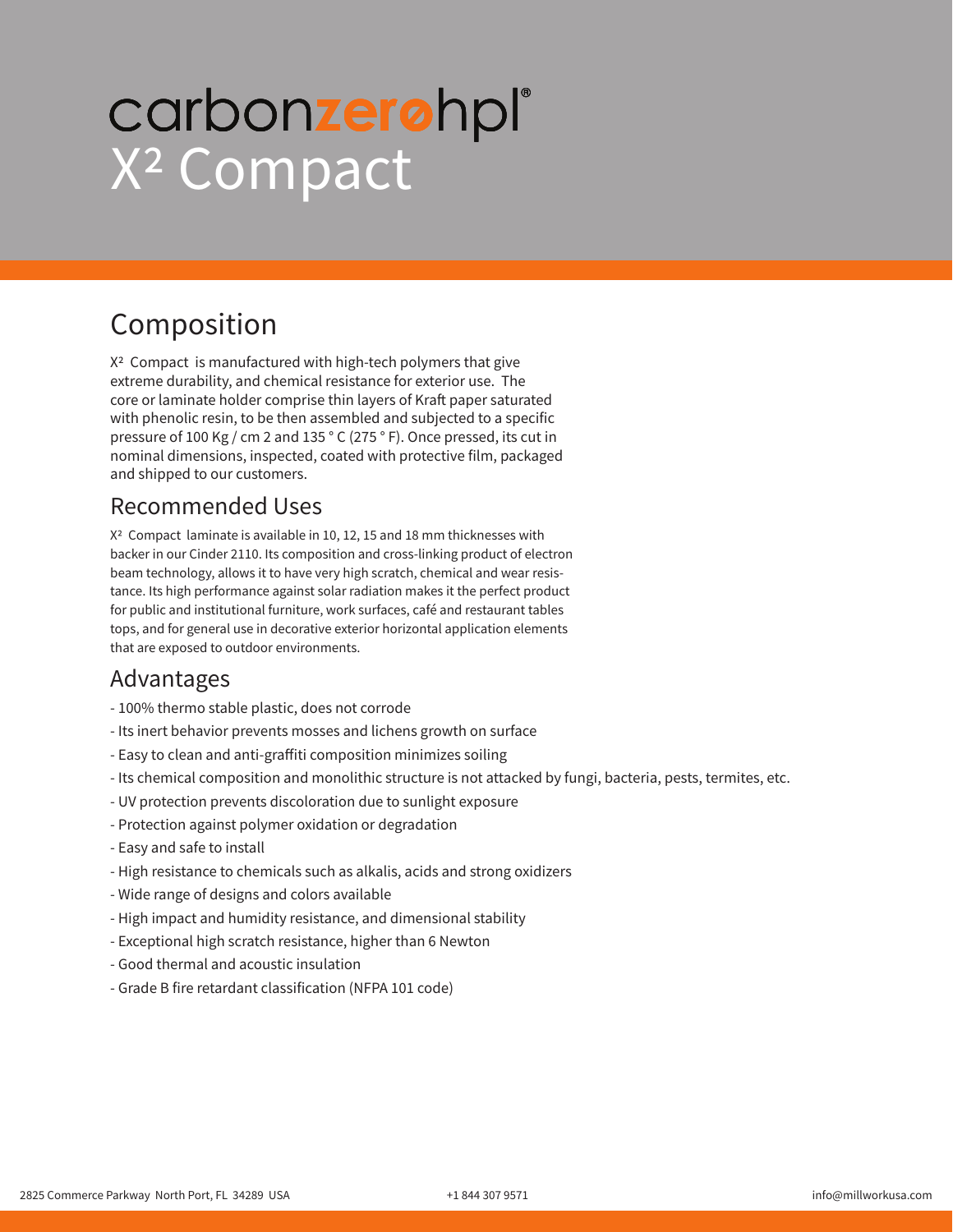### X2 Compact carbonzerohpl®

### Useful Information

1. Conditioning and storing X2 Compact is very important, it should be stored horizontally, at a regular temperature (max. 30ºC 86°F) and relative humidity (max. 60%), in a dry and drafty place.

2. In the inside covering of car interiors X2 Compact must be secured by using rivets and/or bevels. The back of the laminate shall be protected by acoustic tapes to prevent the noise produced by friction. Due to its compact composition, that provides air tightness and greater water resistance, Compact does not need additional protection such as sealers or asphalt products.

3. X2 Compact should be cut with circular saws at a 8-12 m/min. and 3,000-5,500 r.p.m. speed, the tooth of the saw must be done in plane trapezoidal diamond with alternating geometry. For routed jobs, a cylindrical miller of minimum 12,000 r.p.m. must be used.

4. To perforate X2 Compact use a tungsten-carbide drill bit with biangular end at 10,000 r.p.m. The selected drill bit must be 0.002 inches (0.05 mm.) bigger than the specific diameter of the hole to be made.

5. X2 Compact is available in two finishes: Gloss and Matte. We recommend the use of textured laminates in horizontal surfaces as cafeteria tables, desks, kitchen counter tops, etc. To avoid damages on the laminate surface, a protection element as a wooden or ceramic piece must be used before doing any kind of cut labor over it. Also use a similar protector element on the laminates to put hot objects with temperature exceeding 135ºC(275°F)

6. For stain cleaning or maintenance of X2 Compact, use water, soft non-abrasive detergents and nylon brushes. Stubborn stains may require the use of hypochlorite bleach dissolved in water. Avoid the use of strong bleachers, organic deter-gents and abrasive brushes, these could discolor and scratch the surface. Grease stain should be cleaned with a soft cloth and organic solvent or a mixture of 50:50 alcoholorganic solvent, the laminate shall be free of stain without any deterioration of its color tone or its original design.

7. X2 Compact provides a long-life surface and easy maintenance. They are not suited for laboratory surfaces, where corrosive material, alkalis and strong acids are used in its daily labor because their damage will be inevitable.

| mechanical properties |                           |                                    |              |                      |                     |                      |                     |
|-----------------------|---------------------------|------------------------------------|--------------|----------------------|---------------------|----------------------|---------------------|
| <b>METHOD</b>         | <b>PROPERTY</b>           | <b>FIBER</b><br><b>ORIENTATION</b> | <b>UNITS</b> | $2 - 6$ mm $7$       | NEMA LD.3<br>CGS    | 25 mm                | NEMA LD.3<br>CGS    |
| ASTM D 790            | <b>FLEXION RESISTANCE</b> |                                    | PSI max.     | 41317                | 18000               | 30759                | 18000               |
|                       |                           | Transversal                        | PSI max.     | 39194                | 12000               | 28945                | 12000               |
| ASTM D 790            | <b>FLEXION UNIT</b>       | Longitudinal                       | PSI max.     | $2.04 \times 10^6$   | $1.6 \times 10^{6}$ | $2.0 \times 10^{6}$  | $1.6 \times 10^{6}$ |
|                       |                           | Transversal                        | PSI max.     | $1.72 \times 10^{6}$ | $1.4 \times 10^{6}$ | $1.87 \times 10^{6}$ | $1.4 \times 10^{6}$ |
| ASTM D 638            | <b>TENSION RESISTANCE</b> | Longitudinal                       | PSI max.     | 20062                | 18000               | 25598                | 18000               |
|                       |                           | Transversal                        | PSI max.     | 17084                | 12000               | 24216                | 12000               |

Analysis Certificated #4227-729830